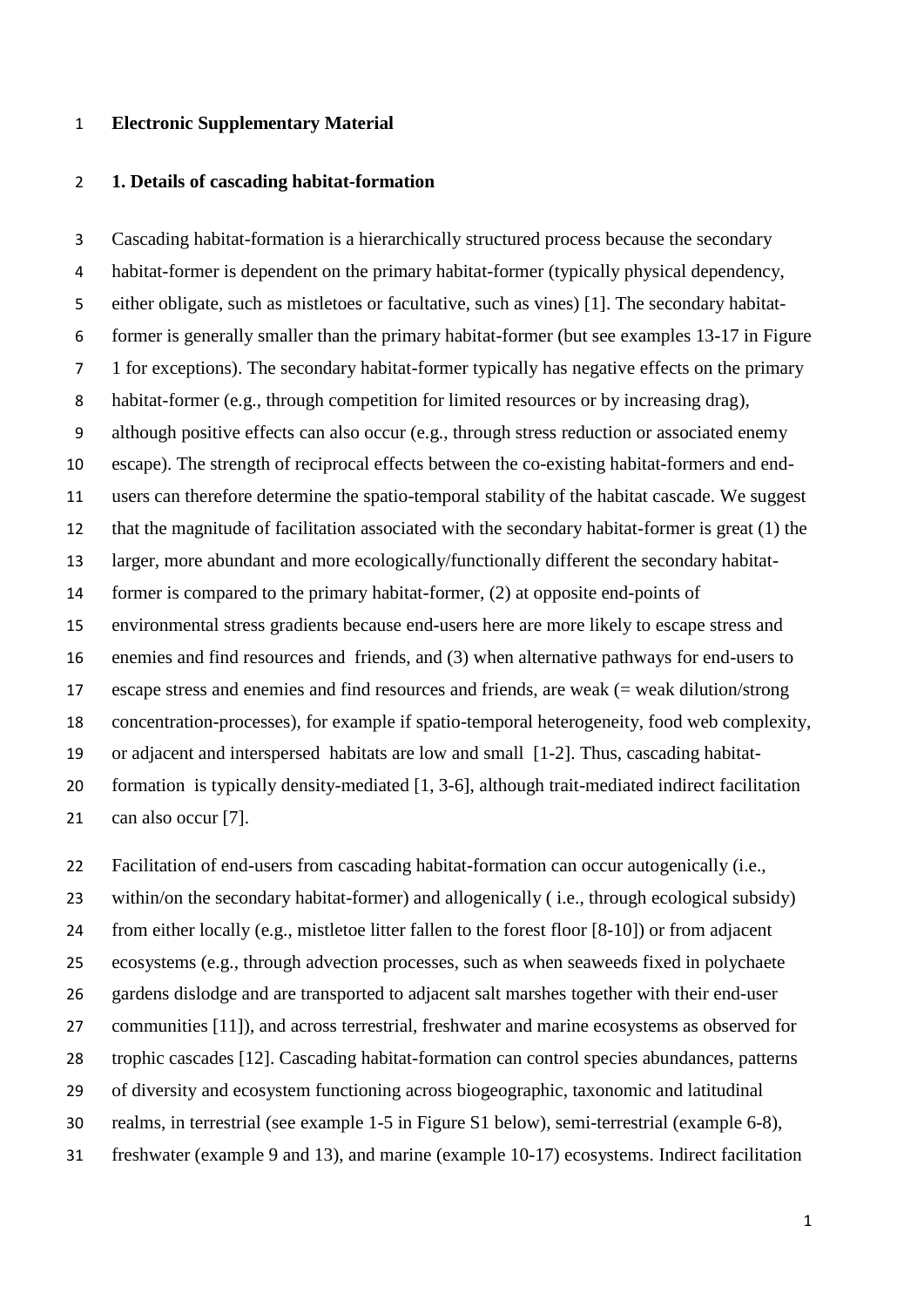- is here described within a habitat-formation framework; however, similar indirect facilitation
- processes can often be applied to other types of co-existing 'ecologically important species'
- (e.g., keystone resources/species, foundation species, habitat-modifiers, ecosystem engineers,
- structural species, transformer species, dominants, core species) [13-20].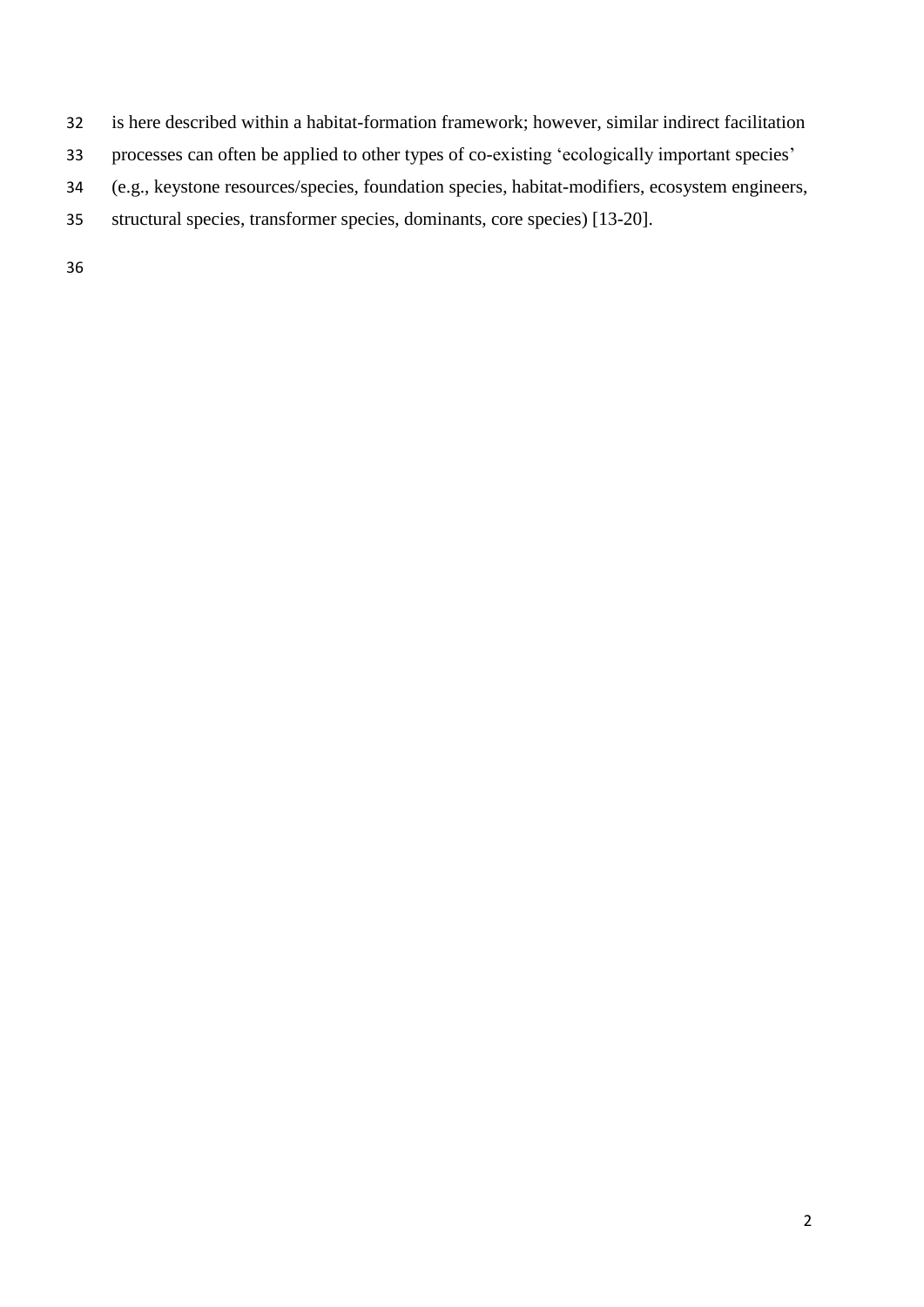**Figure S1. Common types of cascading habitat-formation**. Cascading habitat-formation can increase diversity and abundance of end-users: primary habitat-formers (light grey) cause indirect positive effects on end-users by physically controlling secondary habitat-formers (dark grey). **Example 1:** A eucalyptus tree provides habitat for birds (long black arrow) and mistletoes (short black arrow), and mistletoes provide additional habitat for additional birds (short black arrow). The tree has both direct and indirect positive effects on birds, resulting in net facilitation of bird communities (bend arrow). **Examples 2-17**: Examples of co-existing habitat-formers in terrestrial (2-5), semi-terrestrial (6-8), freshwater (9, 13), and marine (10- 17) ecosystems. See footnote for details on the interacting habitat-formers, associated end- users, and scientific case-studies. Symbols are courtesy of the Integration and Application Network, University of Maryland Center for Environmental Science

(ian.umces.edu/symbols/).



Footnote; to ease comparison, the fundamental primary habitat-former, the facilitated

- secondary habitat-former, and the facilitated end-users are emphasized in underlined, bold,
- and italic type, respectively. Ball-park sizes of habitat-formers are included for comparisons –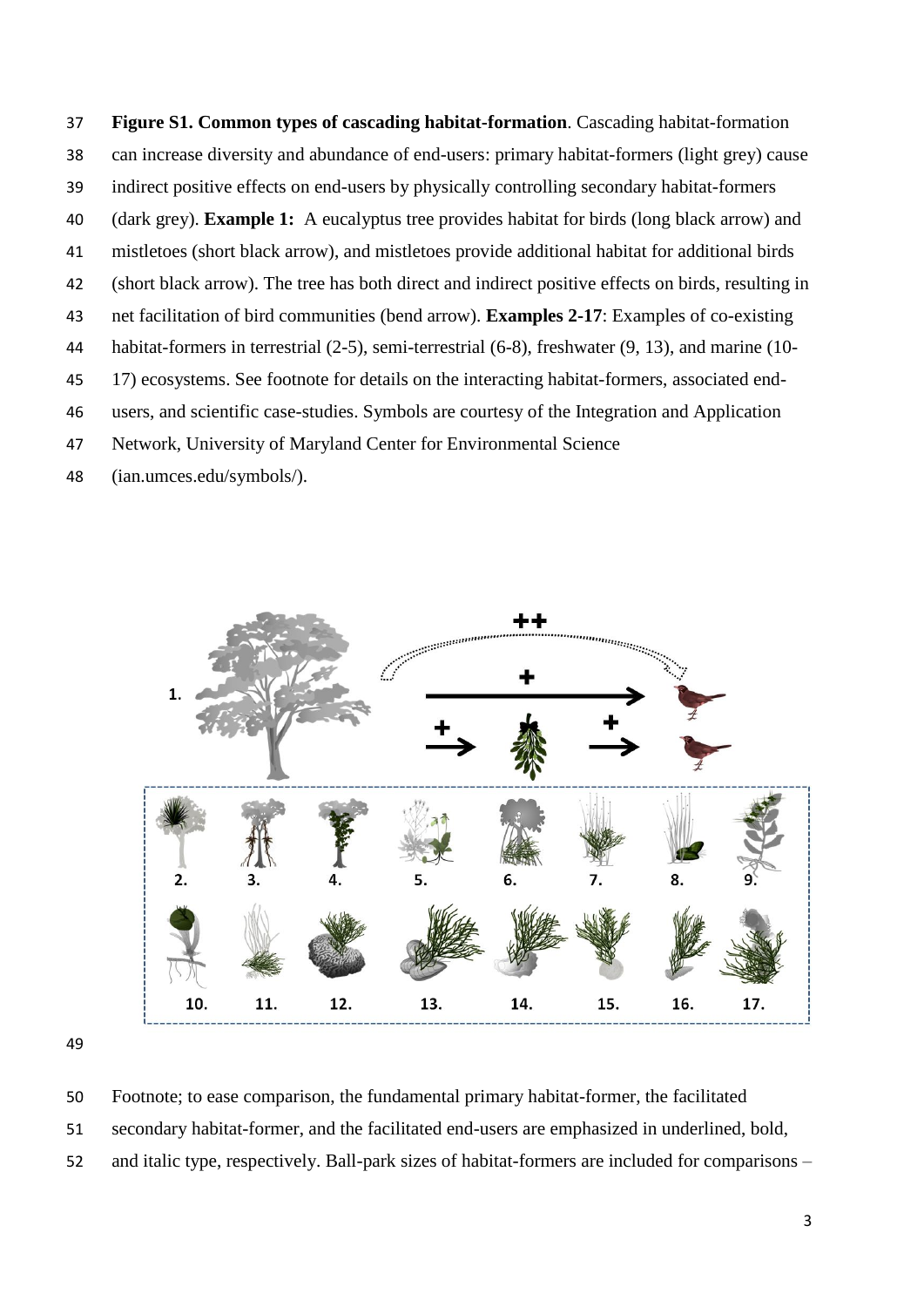- actual sizes can, of course, vary by orders of magnitude depending on age of the habitat-
- formers and environmental conditions. These examples do not represent an exhaustive list;
- more combinations between these, and other, co-occurring habitat formers are likely to be common.
- 1 Eucalyptus trees (*c.* 10-30 m) provide habitat for **mistletoes** (*c.* 1 m) to facilitate more *birds*
- [8, 10, 21] (experimental and correlative evidence).
- 2 Trees (*c.* 10-30 m) provide habitat for **nest epiphytes and orchids** (*c.* 1 m) to facilitate more *birds and invertebrates* [22-33] (experimental and correlative evidence).
- 3 Trees (*c.* 10-30 m) provide habitat for **lianas** (*c.* 10-20 m) to facilitate more *invertebrates* [34-36] (correlative evidence).
- 4 Trees (*c.* 10-30 m) provide habitat for **vines** (*c.* 5-15 m)**, ferns** (*c.* 1 m)**, lichens and mosses**
- (*c.* 0.02-0.05 m) to facilitate more *invertebrates and birds* [36-41] (correlative evidence).
- 5 Grasses (*c.* 1 m) provide 'habitat' for **hemi-parasitic plants** (*c.* 0.2 m) to facilitate more *invertebrates* [42] (suggestive evidence).
- 6 Mangroves (*c.* 10-50 m) provide habitat for **seaweeds** (*c.* 0.5 m) to facilitate more
- *invertebrates* [4, 43-44] (experimental and correlative evidence).
- 7 Salt marshes (*c.* 1 m) provide habitat for **seaweeds** (*c.* 0.3 m) to facilitate more *invertebrates* 70 [45] (experimental evidence).
- 8 Salt marshes and seagrasses (*c.* 1 m) provide habitat for **mussels** (*c.* 0.1 m) to facilitate more *invertebrates and seaweeds* [46-48] (experimental and correlative evidence).
- 9 Freshwater and marine plants (*c.* 0.5 m) provide habitat for **colonial diatoms and other**
- **microbial biofilms** (*c.* 0.001 m) to facilitate more *invertebrates* [49-53] (these epiphytes are
- not habitat-formers *sensu strictu* but rather a trophic subsidy; i.e., these studies show that
- consumers can have positive indirect effects on primary habitat-formers by preferentially
- consuming epibionts. This type of 'keystone consumption' [1] is thereby a mirror-process of
- cascading habitat-formation/modification and facilitation).
- <sup>10</sup> Seagrasses and seaweeds (*c.* 0.3-1 m) provide habitat for **epiphytes** (*c.* 0.02-0.2 m) to
- facilitate more *invertebrates* [54-57] (experimental and correlative evidence).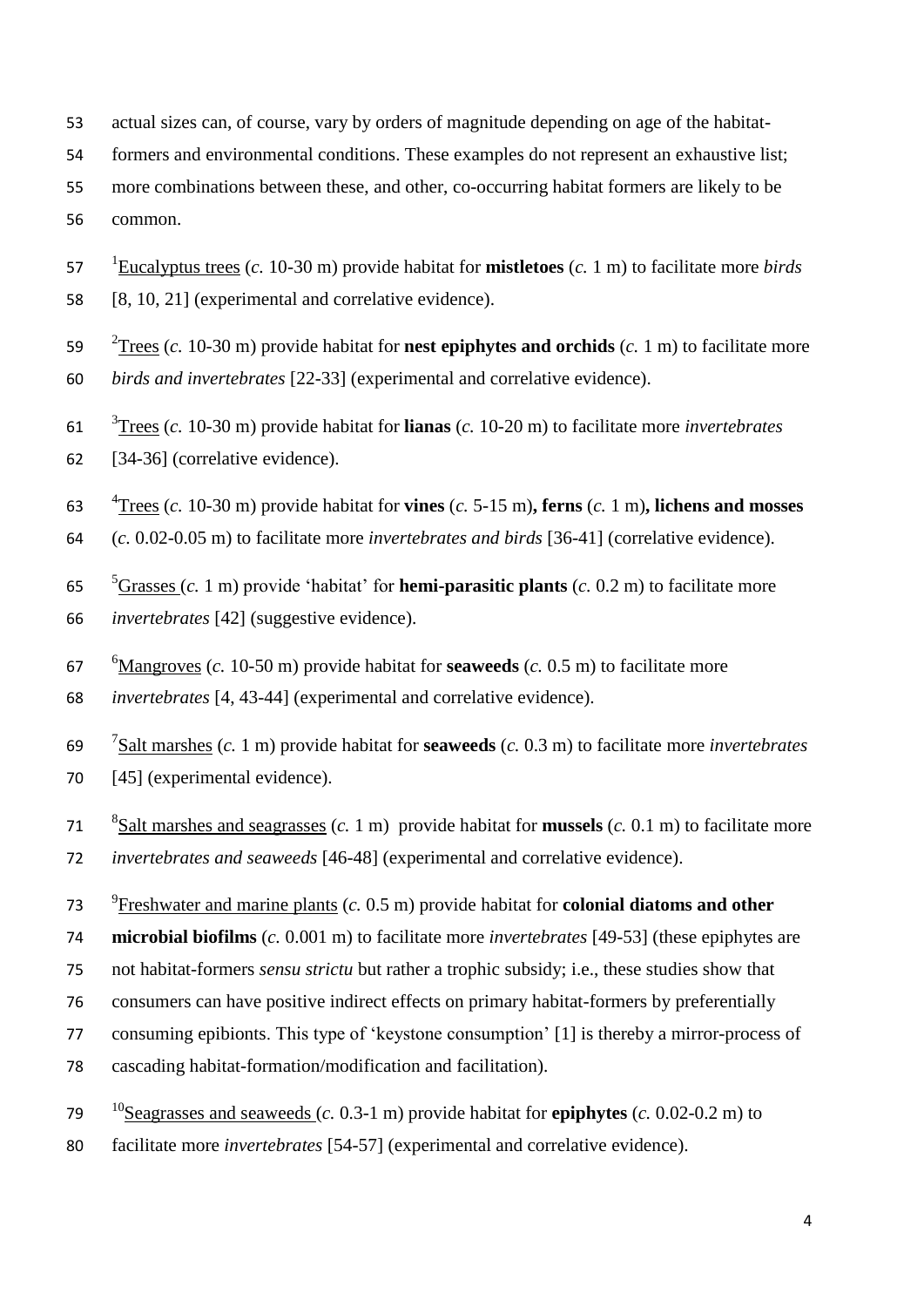- <sup>11</sup> Seagrasses (*c.* 0.5 m) provide habitat for **seaweeds** (*c.* 0.2 m) to facilitate more
- *invertebrates* [3, 58-59] (experimental evidence).
- <sup>12</sup> Corals (*c.* 0.5 m) provide habitat for **polychaetes, sponges, seaweeds and other sessile**
- **organisms** (*c.* 0.1 m long) [60-62] to facilitate more *invertebrates* (experimental, correlative
- and suggestive evidence).
- <sup>13</sup> Mussels (*c.* 0.1 m) provide habitat for **seaweeds** (*c.* 0.2 m) to facilitate more *invertebrates*
- 87 [1, 59, 63] (experimental and correlative evidence).
- <sup>14</sup> Oysters (*c.* 0.1 m) provide habitat for **seaweeds** (*c.* 0.2 m) to facilitate more *invertebrates* (suggestive evidence).
- <sup>15</sup> Cockles (*c.* 0.02 m) provide habitat for **seaweeds** (*c.* 0.1 m) to facilitate more *invertebrates* 91 [1] (correlative evidence).
- <sup>16</sup> Gastropods (*c.* 0.02 m long) provide habitat for **seaweeds** (*c.* 0.2 m) to facilitate more
- *invertebrates* [1] (correlative evidence).
- 94 <sup>17</sup> Polychaetes (*c.* 0.02 m) provide habitat for **seaweeds** (*c.* 0.2 m) to facilitate more
- *invertebrates* [1, 64] (experimental and correlative evidence).
- 
-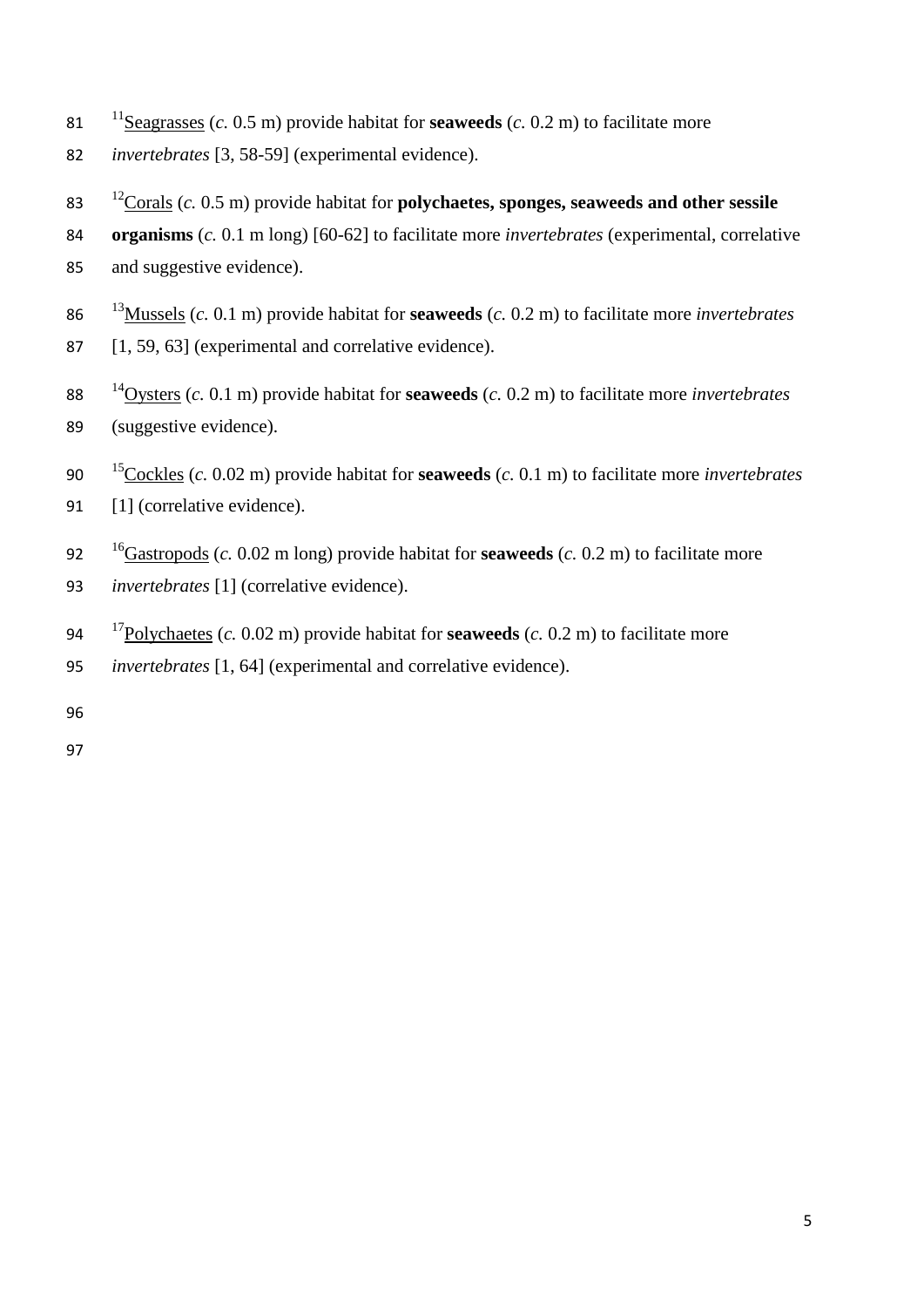**Table S1. Overview of representative studies on cascading habitat-formation.** All studies except [25] manipulated the abundance of primary and/or secondary habitat-formers (HF). Study [25] was included because of its high-impact conclusion in a high-impact journal (doubling rainforest invertebrates by incorporating overlooked cascading habitat-formation; Nature). The first 9 studies ('a-i') were highlighted in a review of cascading habitat-formation [1]. Here we add data on sizes of the habitat-formers and experimental extent and grain, and data for study [21] (cf. Table S2 for details). Column headings; Primary and Secondary habitat-formers = the HFs 'broad habitat-type', 'species identity' and 'typical length', respectively. End-users = quantified organisms that can be facilitated by the primary and/or secondary HF. MR = Magnification 104 ratio = end-user value of (Primary HF + Secondary HF)/Primary HF. For example,  $MR = 2$  corresponds to a doubling of end-user metric by including a secondary HF in a system. MR values are shown for end-user abundances first and then taxonomic richness (NA = Not Available). 106 MR values were extracted from [1] and Table S2. Size-ratio = Size ratio between co-existing HFs (Length primary HF/Length secondary HF). 107 Extent = area over which plots are scattered.  $Grain$  = the area of a plot.

| <b>Study</b>        | <b>Primary</b><br>habitat-former  | <b>Secondary</b><br>habitat-former    | End-user                     | <b>MR</b> | Size-<br>ratio | <b>Extent</b><br>(m <sup>2</sup> ) | Grain<br>(m <sup>2</sup> ) |
|---------------------|-----------------------------------|---------------------------------------|------------------------------|-----------|----------------|------------------------------------|----------------------------|
|                     | Polychaete garden-Diopatra        | Drift seaweed-Gracilaria              |                              |           |                |                                    |                            |
| $a$ [1]             | cuprea-0.05 m                     | vermiculophylla-0.3 m                 | Sessile plants-invertebrates | 10.5/2.5  | 0.2            | 400000000                          | 0.3                        |
|                     | Seaweed bed-Sargassum             |                                       |                              |           |                |                                    |                            |
| <sup>b</sup> [56]   | $minic-0.3 m$                     | Epiphyte-Multiple species-0.05 m      | Mobile invertebrates         | 2.4/NA    | 6.0            | 100                                | 0.2                        |
|                     | Seagrass meadow-Thalassia         | Epiphyte-Giffordia mitchelliae mimic- |                              |           |                |                                    |                            |
| $\mathrm{^{c}[54]}$ | <i>testudinum</i> mimic-0.7 m     | $0.02 \; m$                           | Mobile invertebrates         | 8.4/NA    | 35.0           | 100                                | 0.0001                     |
| <sup>d</sup> [55]   | Seagrass meadow-Mimic-0.3 m       | Epiphyte-Multiple species-0.01 m      | Mobile invertebrates         | 1.7/1.2   | 30.0           | 25                                 | 0.05                       |
|                     | Seagrass meadow-Amphibolis-       |                                       |                              |           |                |                                    |                            |
| $e$ [57]            | 0.8 <sub>m</sub>                  | Epiphyte-Multiple species-0.05 m      | Mobile invertebrates         | 2.0/1.4   | 16.0           | 10000                              | 2.3                        |
|                     | Salt marsh-Spartina alterniflora- |                                       |                              |           |                |                                    |                            |
| <sup>f</sup> [46]   | 1.5 m                             | Bivalve-Geukensia demissa-0.2 m       | Various plant-invertebrates  | 2.8/NA    | 7.5            | 10000                              | 1.0                        |
|                     | Salt marsh-Spartina alterniflora- |                                       |                              |           |                |                                    |                            |
| $^{9}$ [48]         | 1.5 <sub>m</sub>                  | Bivalve-Geukensia demissa-0.2 m       | Mobile invertebrates         | 3.0/1.1   | 7.5            | 10000                              | 1.0                        |
| <sup>h</sup> [25]   | Forest-Dipterocarp trees-30 m     | Epiphyte (nest)-Asplenium nidus-1 m   | Mobile invertebrates         | 2.0/NA    | 30.0           | 70000                              | 21                         |
|                     |                                   | Epiph                                 |                              |           |                |                                    |                            |
|                     | Forest-Coffee trees (mainly       | yte (nest)-multiple species(mainly    |                              |           |                |                                    |                            |
| $^{\prime}[23]$     | Inga jinicuil)-2.5 m              | Tillandsia spp)-0.3 m                 | <b>Birds</b>                 | 1.5/1.0   | 8.3            | 4000000                            | 30000                      |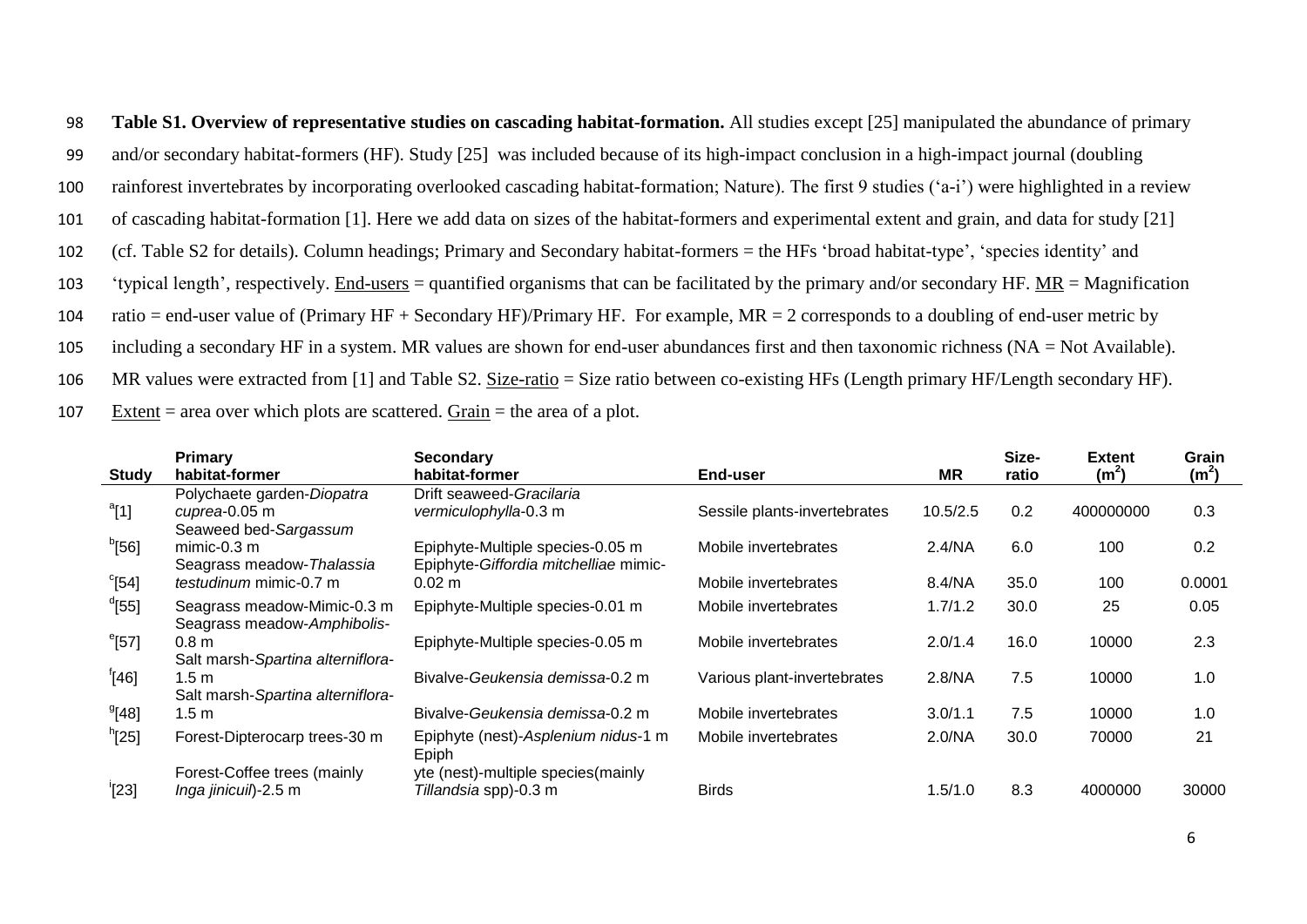|     | <sup>/</sup> [21]<br>Forest-Eucalyptus trees-20 m                                                                                                                                                                    | Epiphyte (mistletoe)-Loranthaceae<br>(mainly Amyema miquelii)-1 m | <b>Birds</b> | 1.3/1.4 | 20.0 | 1600000000 | 100000 |
|-----|----------------------------------------------------------------------------------------------------------------------------------------------------------------------------------------------------------------------|-------------------------------------------------------------------|--------------|---------|------|------------|--------|
| 108 | <sup>a</sup> We used the length of the sediment protruding tube-cap for <i>Diopatra</i> because the seaweeds are only incorporated to this structure. Three nested removal experiments were                          |                                                                   |              |         |      |            |        |
| 109 | conducted, spread over an area of ca. $20 \times 20$ km. <sup>b</sup> We assumed the plots were spread out over an area of $10 \times 10$ m. <sup>c</sup> We assumed that the area of individual plots correspond to |                                                                   |              |         |      |            |        |
| 110 | ca. 1×1 cm seagrass leaves (width × depth) and that these leaves were spread out over an area of 10×10 m. $\text{d}$ Individual mimics (=plots) were vacuum sampled – we assumed                                     |                                                                   |              |         |      |            |        |
| 111 | these mimics were spread out over an area of 5×5 m. <sup>efg</sup> We assumed plots were spread out over an area of 100×100 m. <sup>h</sup> Correlative survey samples were collected from a 7 ha                    |                                                                   |              |         |      |            |        |
| 112 | forest. Two nested sites were separated by 2 km – incorporating the size of individual plots we then assumed all plots were spread out over an area of ca. $2\times2$ km. We                                         |                                                                   |              |         |      |            |        |
| 113 | assumed the plots were spread out over an area of c. $40 \times 40$ km (as indicated from the online appendix map).                                                                                                  |                                                                   |              |         |      |            |        |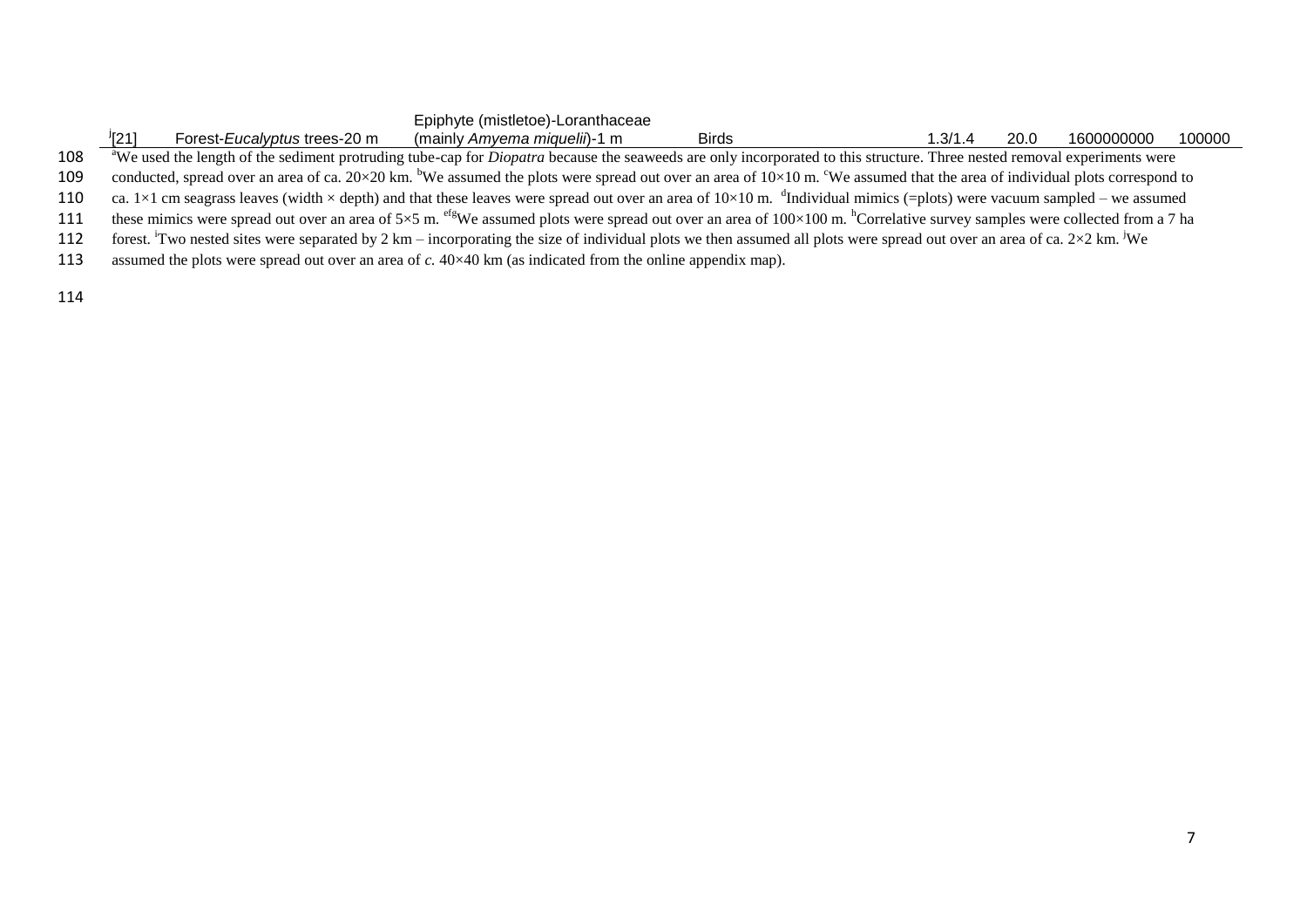## 115 **Table S2. Calculation of magnification ratios (MR) from [21]**. Data were shown as

- 116 proportional change from 2003/04 to 2007/08. To calculate MR values for end-users (birds)
- 117 we assumed that control and mistletoe removal plots had similar mean values at the start of
- 118 the experiments (e.g., 100 birds for simplicity). We extracted proportional change data from
- 119 figure 1 and 2 (column 'Fig.') in [21] to calculate number of birds/bird-species at the end of
- 120 the experiment in controls (column 'Bird 2007/07 Mistletoe+') and removals (column 'Bird
- 121 2007/08 Mistletoe-'). Comparing infected (Mistletoe+) vs. removal (Mistletoe-) plots is
- 122 comparable to the experimental designs for studies listed in Table S1. For simplicity, we did
- 123 not include comparisons to plots that were not mistletoe infested corresponding to
- 124 'correlative' evidence for cascading habitat-formation (these MR were smaller than the
- 125 experimentally determined MR shown here, unpubl. data).

|                                          |      |                | <b>Extracted</b> |                   | <b>Birds 2007/08</b> |                   |
|------------------------------------------|------|----------------|------------------|-------------------|----------------------|-------------------|
| Response; proportional change in         |      | Fig.           | Mistletoe+       | <b>Mistletoe-</b> | Mistletoe+           | <b>Mistletoe-</b> |
| Mistletoe foragers-all bird species      | 1.07 | 1a             | $-2.79$          | $-8.81$           | 97.21                | 91.19             |
| Mistletoe foragers-woodland bird species | 1.03 | 1a             | $-8.01$          | $-10.66$          | 91.99                | 89.34             |
| Mistletoe nesters -all bird species      | 1.15 | 1b             | 4.31             | $-9.45$           | 104.31               | 90.55             |
| Mistletoe nesters -woodland bird species | 1.24 | 1b             | 2.44             | $-17.65$          | 102.44               | 82.35             |
| Residents-all bird species               | 1.45 | 2b             | 1.67             | $-29.71$          | 101.67               | 70.29             |
| Residents-woodland bird species          | 1.76 | 2 <sub>b</sub> | 14.69            | $-34.88$          | 114.69               | 65.12             |
| Average for bird abundance data          | 1.3  |                |                  |                   |                      |                   |

| Response; proportional change in        |         | Fia. | Mistletoe+ | Mistletoe- | <b>Mistletoe+</b> | <b>Mistletoe-</b> |
|-----------------------------------------|---------|------|------------|------------|-------------------|-------------------|
| Species richness - all bird species     | 1.32 2a |      | 4.94       | $-20.74$   | 104.94            | 79.26             |
| Species richness -woodland bird species | 1.50 2a |      | 10.64      | $-26.19$   | 110.64            | 73.81             |
| Average for bird richness data          | $-1.4$  |      |            |            |                   |                   |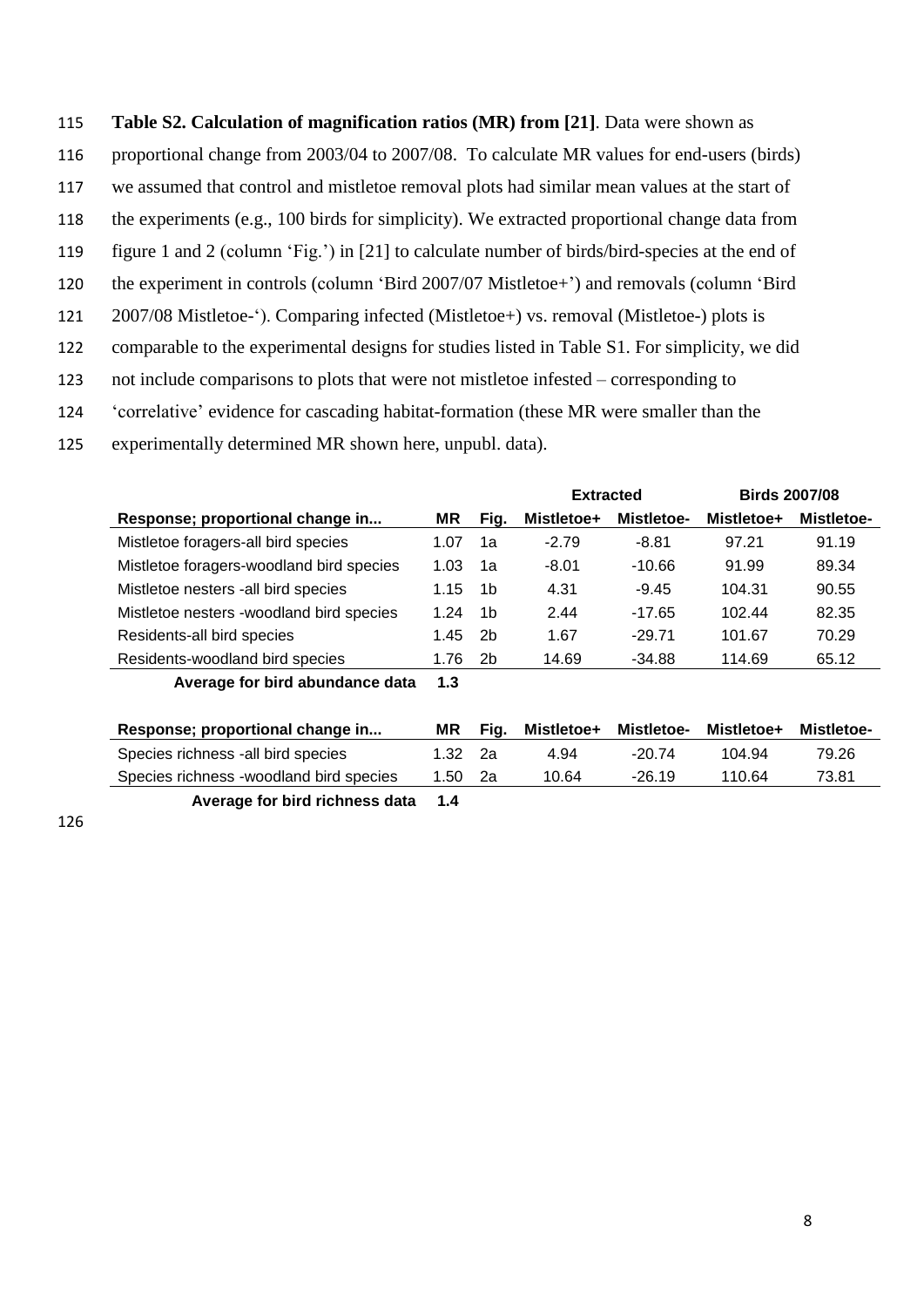## **References**

 1. Thomsen M., Wernberg T., Altieri A., Tuya F., Gulbransen D., McGlathery K., Holmer M., Silliman B. 2010 Habitat Cascades: The Conceptual Context and Global Relevance of Facilitation Cascades via Habitat Formation and Modification. *Int Comp Biol* **50**(2), 158-175. 2. Angelini C., Altieri A.H., Silliman B.R., Bertness M.D. 2011 Interactions among Foundation Species and their Consequences for Community Organization, Biodiversity, and Conservation. *BioScience* **61**, 782-789. 3. Thomsen M.S., de Bettignies T., Wernberg T., Holmer M., Debeuf B. 2012 Harmful algae are not harmful to everyone. *Harmful Algae* **16**, 74-80. 4. Bishop M.J., Byers J.E., Marcek B.J., Gribben P.E. 2012 Density-dependent facilitation cascades determine epifaunal community structure in temperate Australian mangroves. *Ecology* **93**(6), 1388-1401. (doi:10.1890/10-2296.1). 5. Bishop M.J., Fraser J., Gribben P.E. 2013 Morphological traits and density of foundation species modulate a facilitation cascade in Australian mangroves. *Ecology*. (doi:10.1890/12-1847.1). 6. Thyrring J., Thomsen M.S., Wernberg T. 2013 Large scale facilitation of a sessile community by an invasive habitat-forming snail. *Helgolander Marine Research*. (doi:10.1007/s10152-013-0363- 2). 7. Gribben P.E., Byers J., Clements M., McKenzie L.A., Steinberg P.D., Wright J.T. 2009 Behavioural interactions between ecosystem engineers control community species richness. *Ecology Letters* **12**, 1127-1136. 8. Watson D.M. 2001 Mistletoe - a keystone resource in forest and woodlands worldwide. *Annual Review of Ecology and Systematics* **32**(1), 219-249. (doi:doi:10.1146/annurev.ecolsys.32.081501.114024). 9. Watson D.M. 2009 Parasitic plants as facilitators: more Dryad than Dracula? *Journal of Ecology* **97**(6), 1151-1159. 10. Watson D.M. 2002 Effects of mistletoe on diversity: a case-study from southern New South Wales. *Emu* **102**(3), 275-281. (doi[:http://dx.doi.org/10.1071/MU01042\).](http://dx.doi.org/10.1071/MU01042)) 11. Thomsen M.S., McGlathery K.J., Schwarzschild A., Silliman B.R. 2009 Distribution and ecological role of the non-native macroalga *Gracilaria vermiculophylla* in Virginia salt marshes. *Biological Invasions* **11**(10), 2303-2316. (doi:10.1007/s10530-008-9417-9). 12. Knight T.M., McCoy M.W., Chase J.M., McCoy K.A., Holt R.D. 2005 Trophic cascades across ecosystems. *Nature* **437**, 880-884. 13. Bruno J.F., Bertness M.D. 2001 Habitat modification and facilitation in benthic marine communities. *Marine Community Ecology (Bertness, MD, Gaines, SD, Hay, ME) Sinauer Associates, Inc, Sunderland, Massachusetts*, 201-218. 14. Mills L.S., Soule M.E., Doak D.F. 1993 The keystone-species concept in ecology and conservatioon. *BioScience* **43**, 219-224. 15. Jones C.G., Lawton J.H., Shachak M. 1994 Organisms as ecosystem engineers. *Oikos* **69**, 373- 386. 16. Dayton P.K. 1972 Towards an understanding of community resilience and the potential effects of enrichment to the benthos of McMurdo Sound, Antarctica. *Proceedings of the Colloquium on Conservation Problems in Antartica*, 81-96. 17. Hanski I. 1982 Dynamics of regional distribution: the core and satellite species hypothesis. *Oikos* **38**, 210–221. 18. Jane R. 2001 Species-level Knowledge of Riverine and Riparian Plants: A Constraint for Determining Flow Requirements in the Future. *Australian Journal of Water Resources* **5**, 21-31. 19. Huston M.A. 1994 Biological diversity: the coexistence of species on changing landscapes. *Cambridge University Press*, 681. 20. Power M.E., Tilman D., Estes J.A., Menge B.A., Bond W.J., Mills L.S., Daily G., Castilla J.C., Lubchenco J., Paine R.T. 1996 Challenges for the quest for keystones. *BioScience* **46**, 609-620.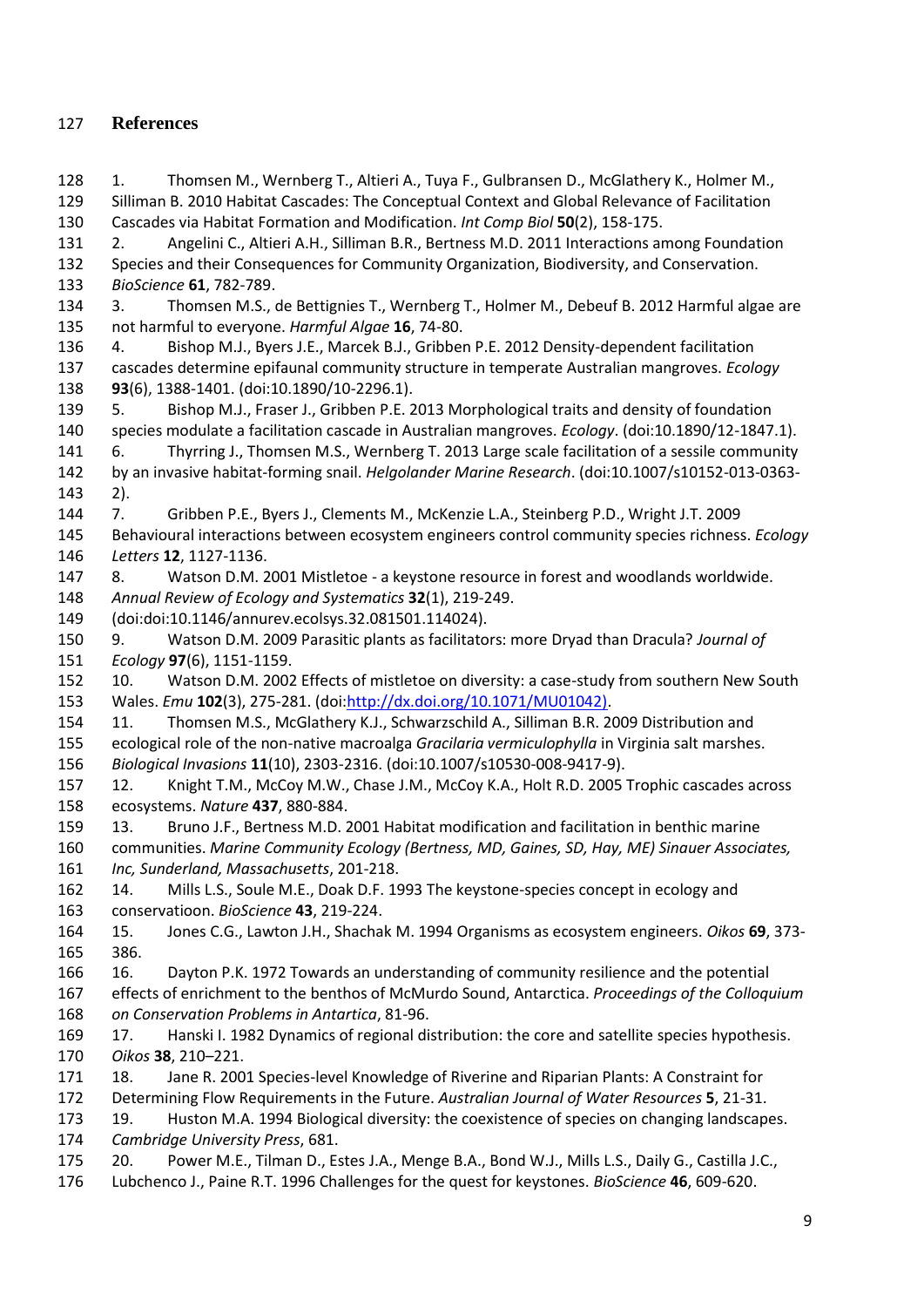- 21. Watson D.M., Herring M. 2012 Mistletoe as a keystone resource: an experimental test. *Pro Royal Soc B: Biological Sciences* **279**, 3853-3860.
- 22. Cruz-Angon A., Baena M.L., Greenberg R. 2009 The contribution of epiphytes to the abundance and species richness of canopy insects in a Mexican coffee plantation. *Journal of Tropical Ecology* **45**, 453–463.
- 23. Cruz-Angon A., Greenberg R. 2005 Are epiphytes important for birds in coffee plantations? An experimental assessment. *J Appl Ecol* **42**, 150-159.
- 24. Cruz-Angon A., Sillett T.S., Greenberg R. 2008 An experimental study of habitat selection by birds in a coffee plantation. *Ecology* **89**, 921-927.
- 25. Ellwood M.D.F., Foster W.A. 2004 Doubling the estimate of invertebrate biomass in a rainforest canopy. *Nature* **429**, 549-551.
- 26. Ellwood M.D.F., Jones A.T., Foster W.A. 2002 Canopy ferns in lowland dipterocarp forest support a prolific abundance of ants, termites, and other invertebrates. *Biotropica* **34**, 575-583.
- 27. Stuntz S., Linder C., Linsenmair K.E., Simon U., Zotz G. 2003 Do non-myrmocophilic epiphytes influence community structure of arboreal ants? *Basic and Applied Ecology* **4**, 363-373.
- 28. Stuntz S., Simon U., Zotz G. 1999 Assessing potential influences of vascular epiphytes on arthropod diversity in tropical tree crowns. *Selbyana* **20**, 276-283.
- 29. Stuntz S., Ziegler C., Simon U., Zots G. 2002 Diversity and structure of the arthropod fauna within three canopy epiphyte species in central Panama. *Journal of Tropical Ecology* **18**, 161-176.
- 30. Karasawa S., Hijii N. 2006 Does the existence of bird's nest ferns enhance the diversity of oribatid (Acari: Oribatida) communities in a subtropical forest? *Biodiversity and Conservation* **15**, 4533-4553.
- 31. Affeld K., Worner S.P., Didham R.K., Sullivan J., Henderson R.C., Olarte J.M. 2009 The invertebrate fauna of epiphyte mats in the canopy of northern rata (Myrtaceae: *Metrosideros robusta* A. Cunn.) on the West Coast of the South Island, New Zealand. *NZ J Zool* **36**, 177 - 202.
- 32. Yanoviak S.P., Berghoff S.M., Linsenmair K.E., Zotz G. 2011 Effects of an Epiphytic Orchid on Arboreal Ant Community Structure in Panama. *Biotropica* **43**(6), 731-737. (doi:10.1111/j.1744- 7429.2011.00764.x).
- 33. Angelini C., Silliman B.R. 2013 Secondary foundation species as drivers of trophic and functional diversity: evidence from a tree-epiphyte system. *Ecology*. (doi:10.1890/13-0496.1).
- 207 34. Ødegaard F. 2000 The relative importance of trees versus lianas as hosts for phytophagous beetles (Coleoptera) in tropical forests. *Journal of Biogeography* **27**, 283-296.
- 35. Blüthgen N., Fiedler K. 2002 Interactions between weaver ants Oecophylla smaragdina, homopterans, trees and lianas in an Australian rain forest canopy. *Journal of Animal Ecology* **71**(5),
- 793-801.
- 36. Tanaka H.O., Itioka T. 2011 Ants inhabiting myrmecophytic ferns regulate the distribution of lianas on emergent trees in a Bornean tropical rainforest. *Biology Letters* **7**, 706-709.
- (doi:10.1098/rsbl.2011.0242).
- 37. Nadkarni N.M., Matelson T.J. 1989 Bird use of epiphyte resources in neotropical trees. *Condor* **91**, 891-907.
- 217 38. Wolf A.L. 2009 Bird use of epiphyte resources in an old-growth coniferous forest of the Pacific Northwest, The Evergreen State College.
- 39. Meininger C.A., Uetz G.W., Snider J.A. 1985 Variation in epiphytic microcommunities (tardigrade-lichen-bryophyte assemblages) of the Cincinnati, Ohio area. *Urban Ecology* **9**(1), 45-61. (doi[:http://dx.doi.org/10.1016/0304-4009\(85\)90016-6\).](http://dx.doi.org/10.1016/0304-4009(85)90016-6))
- 40. Stubbs C.S. 1989 Patterns of distribution and abundance of corticolous lichens and their invertebrate associates on *Quercus rubra* in Maine. *Bryologist* **92**, 453-460.
- 41. Pettersson R.B., Ball J.P., Renhorn K.-E., Esseen P.-A., Sjöberg K. 1995 Invertebrate
- communities in boreal forest canopies as influenced by forestry and lichens with implications for
- passerine birds. *Biological Conservation* **74**(1), 57-63. (doi[:http://dx.doi.org/10.1016/0006-](http://dx.doi.org/10.1016/0006-3207(95)00015-V))
- [3207\(95\)00015-V\).](http://dx.doi.org/10.1016/0006-3207(95)00015-V))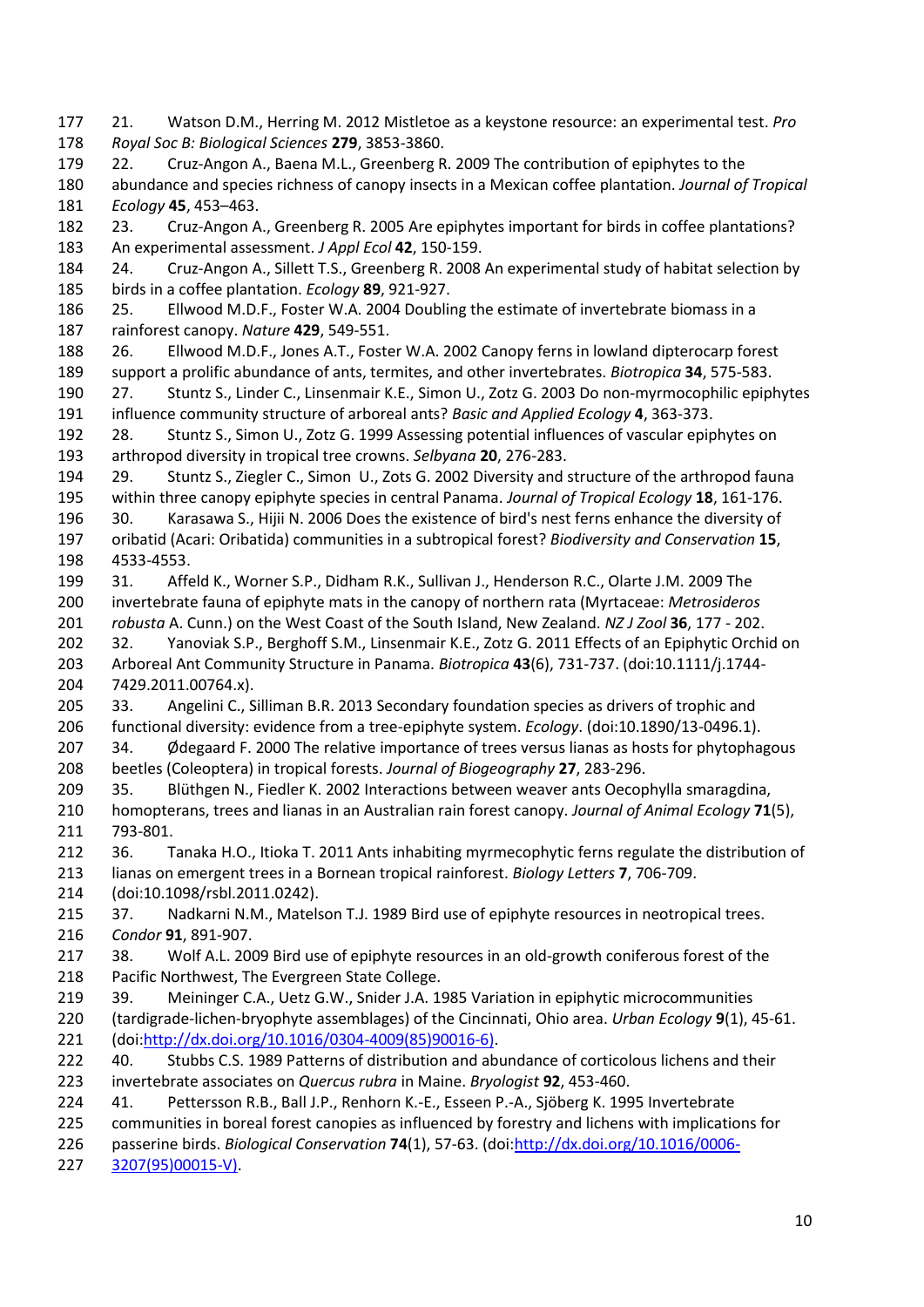42. Taylor K., Rumsey F.J. 2003 *Bartsia alpina* L. *Journal of Ecology* **91**(5), 908-921. (doi:10.1046/j.1365-2745.2003.00809.x). 43. Jaxion-Harm J., Speight M.R. 2012 Algal cover in mangroves affects distribution and predation rates by carnivorous fishes. *Journal of Experimental Marine Biology and Ecology* **414**, 19- 27. 44. Bishop M.J., Morgan T., Coleman M.A., Kelaher B.P., Hardstaff L.K., Evenden R.W. 2009 Facilitation of molluscan assemblages in mangroves by the fucalean alga *Hormosira banksii*. *Marine Ecology Progress Series* **392**, 111-122. (doi:10.3354/meps08247). 45. Dijkstra J.A., Boudreau J., Dionne M. 2012 Species-specific mediation of temperature and community interactions by multiple foundation species. *Oikos* **121**(5), 646-654. (doi:10.1111/j.1600- 0706.2011.19712.x). 46. Altieri A.H., Silliman B., Bertness M.D. 2007 Hierarchical organization via a facilitation cascade in intertidal cordgrass bed communities. *Am Nat* **169**, 195-206. 47. Valentine J.F., Heck K.L. 1993 Mussels in seagrass meadows: their influence on 242 macroinvertebrate abundance, and production and macrophyte biomass in the northern Gulf of Mexico. *Marine Ecology Progress Series* **96**, 63-74. 48. Altieri A., van Wesenbeeck B.K., Bertness M.D., Silliman B.R. 2010 Facilitation cascade explains positive relationship between native biodiversity and invasion success. *Ecology* **91**, 1269– 1275. 49. Brönmark C. 1985 Interactions between macrophytes, epiphytes and herbivores: an experimental approach. *Oikos* **45**, 26-30. 249 50. Brönmark C. 1989 Interactions between epiphytes, macrophytes and freshwater snails: a review. *Journal of Molluscan Studies* **55**(2), 299-311. 51. Kairesalo T., Koskimies I. 1987 Grazing by oligochaetes and snails on epiphytes. *Freshwater Biology* **17**(2), 317-324. (doi:10.1111/j.1365-2427.1987.tb01051.x). 52. Boström C., Mattila J. 1999 The relative importance of food and shelter for seagrass- associated invertebrates: a latitudinal comparison of habitat choise by isopod grazers. *Oecologia* **120**, 162-170. 53. Worm B., Sommer U. 2000 Rapid direct and indirect effects of a single nutrient pulse in a seaweed-epiphyte-grazer system. *Marine Ecology Progress Series* **202**, 283-288. 54. Hall M., Bell S. 1988 Response of small motile epifauna to complexity of epiphytic algae on seagrass blades. *J Mar Res* **46**, 613-630. 55. Bologna P.A., Heck K.L. 1999 Macrofaunal associations with seagrass epiphytes - Relative importance of trophic and structural characteristics. *J Exp Mar Biol Ecol* **242**, 21-39. 56. Martin-Smith K.M. 1993 Abundance of mobile epifauna: the role of habitat complexity and predation by fishes. *Journal of Experimental Marine Biology and Ecology* **174**, 243-260. 57. Edgar G.J., Robertson A.I. 1992 The influence of seagrass structure on the distribution and abundance of mobile epifauna: pattern and processes in a Western Australian *Amphibolis* bed. *Journal of Experimental Marine Biology and Ecology* **160**, 13-31. 58. Thomsen M.S. 2010 Experimental evidence for positive effects of invasive seaweed on native invertebrates via habitat-formation in a seagrass bed. *Aquatic Invasions* **5**, 341–346. 59. Thomsen M.S., Staehr P.A., Nejrup L.B., Schiel D.R. 2013 Effects of the invasive macroalgae *Gracilaria vermiculophylla* on two co-occurring foundation species and associated invertebrates. *Aquatic Invasions* **8**, 133-145. 60. Bozec Y.-M., Yakob L., Bejarano S., Mumby P.J. 2013 Reciprocal facilitation and non-linearity maintain habitat engineering on coral reefs. *Oikos* **122**, 428–440. 61. Bergsma G.S. 2012 Mutualists alter coral susceptibility and response to biotic disturbance through cascading trait-mediated indirect interactions. *Coral Reefs* **31**, 461-469. 62. Bergsma G.S. 2012 Coral mutualists enhance fish abundance and diversity through a morphology-mediated facilitation cascade. *Marine Ecology Progress Series* **451**, 151-161. (doi:10.3354/meps09615).